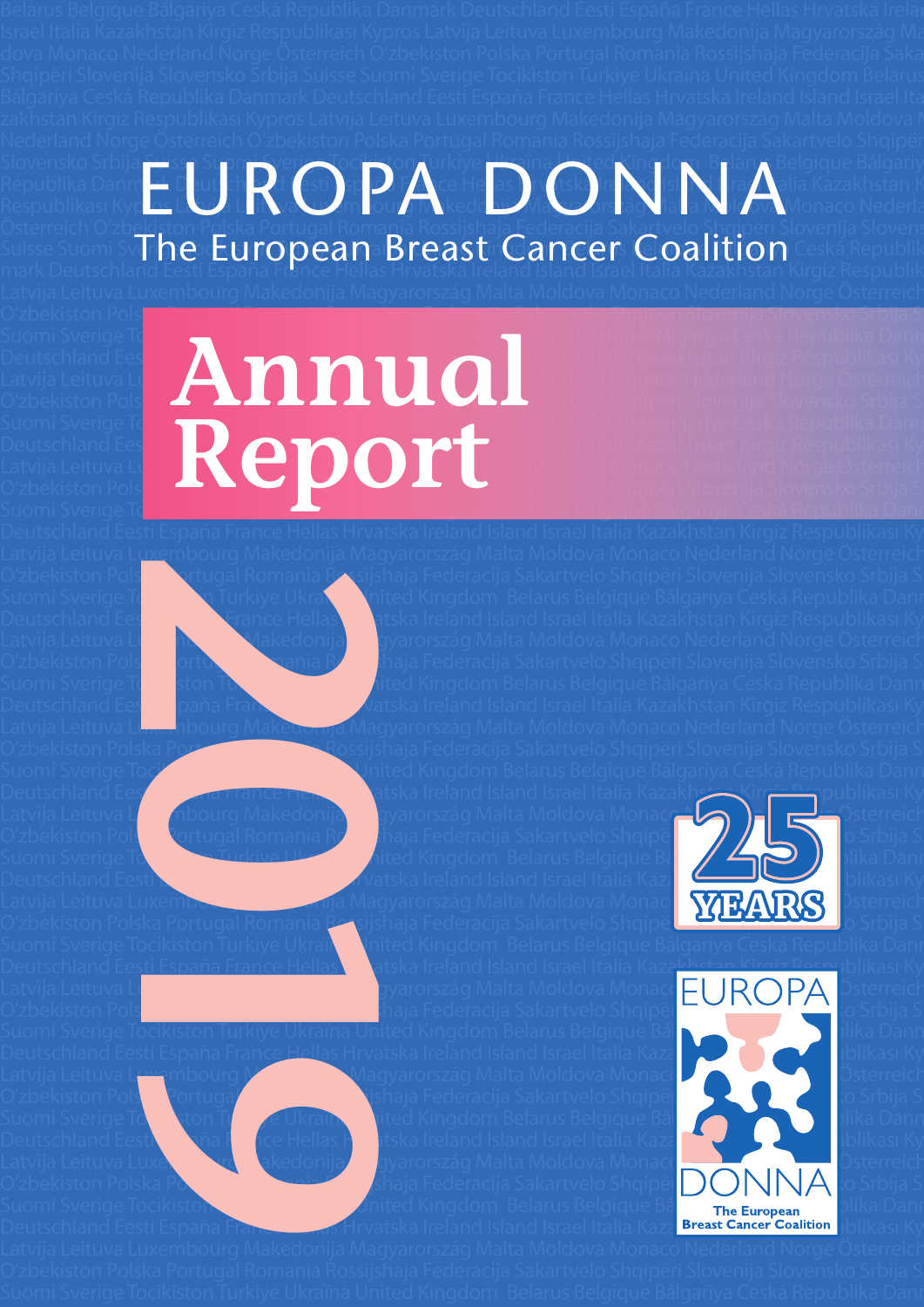## **EUROPA DONNA<br>Executive Board 2019**

#### **President**

**Mona Elzayat (Austria)** mona@europadonna.at

**Vice-President**

**Tanja Španić (Slovenia)** tanja.spanic@europadonna.si

**Treasurer Sema Erdem (Turkey)** sema.erdem.tr@gmail.com

**Members Biba Dodeva (Macedonia)** biba@borka.org.mk

**Elizabeth Bergsten Nordström (Sweden)** elizabeth.bergsten.nordstrom@gmail.com

**Paola Mosconi (Italy)** paola.mosconi@marionegri.it

**Olivia Pagani (Switzerland)** opagani@bluewin.ch

**Vesna Ramljak (Croatia)** vesnaramljak@yahoo.com

**Ellen Verschuur (The Netherlands)** eajverschuur@gmail.com

#### **EUROPA DONNA Head Office Staff**

**CEO, Executive Director Susan Knox**

**Deputy CEO/Head of Policy and Public Affairs**

**Karen Benn**

**Communications Officer Barbara Klein**

**Admin/Events Officer Daniela Pirisi**

**Development/Training Officer Paige Robinson**

## **Executive Board 2019 OVERVIEW**

**2019 marked the 25th anniversary of the founding of Europa Donna and culminated in an inspiring 25 year celebration** at our 14th Pan-European Conference in Vienna in October: more than 200 advocates from 44 countries attended and highlights included an opening presentation by Alberto Costa, MD, CEO of the European School of Oncology and Editor of Cancerworld describing the early days and founding of ED in 1994 with Gloria Freilich, our Founding President.

It 14th Pan-European Conferenc<br>
more than 200 advocates from 4<br>
h lighlights included an opening<br>
o Costa, MD, CEO of the Europea<br>
d Editor of Cancerworld describing<br>
a Editor of Cancerworld describing<br>
president.<br> **2019 This event provided an opportunity to review our results over the years and progress on carrying out our 3 strategic plans and advocacy work on behalf of the women of Europe** - expanding membership to 47 countries, training advocates at 19 annual Advocacy Training Courses, working with scientists on the European Breast Cancer Conference (EBCC) and clinical trials, setting standards with the European Parliament through 2 EU Resolutions and 2 Written Declarations. We have made significant progress in our key priorities that include: screening and early detection through raising awareness of EU guidelines; prevention through Breast Health Day; breast cancer in young women through working groups; and training of advocates through metastatic breast cancer (MBC) advocacy training courses etc. We have also begun addressing back to work issues for women with breast cancer and issues of concern to women with high genetic risk. A new brochure was also produced outlining our 25 years of advocacy progress.

Throughout the year we have continued our activities as a stakeholder in the European Commission Initiative on Breast Cancer - ECIBC and many of the recommendations on screening have now been published on their website at https://healthcare-quality.jrc.ec.europa.eu/. The ECIBC defines the entire pathway of breast services from diagnosis through treatment and follow up but it will only be valuable if it gets implemented across Europe. We are training advocates on this at all of our courses and conferences as well as developing educational aids for advocates to use to better understand these guidelines. ED continues to be active in providing the patient advocate perspective in a variety of research projects across Europe for BIG and in new HORIZON 2020 breast cancer projects that have been funded.

Finally, we engaged in numerous activities on breast cancer policy at the EU level this year through our participation in a multi stakeholder group 'Transforming Breast Cancer Together'. We provided the European breast cancer patient advocacy perspective at several meetings at the Parliament and in several new publications (see page 3).

As we conclude 25 years as Europe's breast cancer advocacy organisation, I would like to commend all of our members in 47 countries, as well as our friends, collaborators and sponsors for their commitment and dedication to our goals that have resulted in enormous progress and improvement in breast services for the women of Europe.

fusan Knox

**Susan Knox** CEO, Executive Director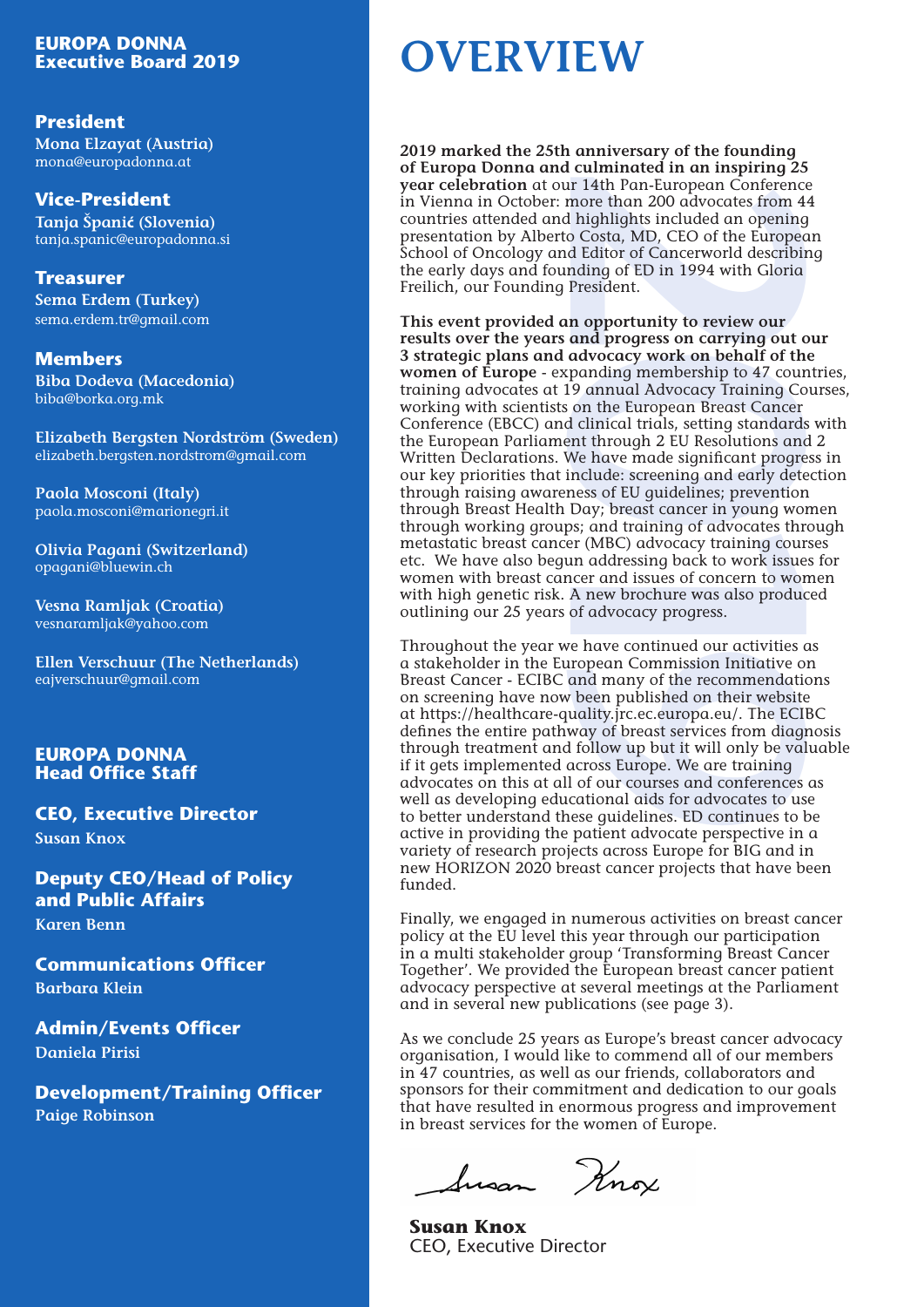# **2019 PROGRAMMES**

## **PUBLIC AFFAIRS**

#### **European Commission Initiative on Breast Cancer**

ED has been advocating for the EU to develop a European accreditation scheme for breast cancer services. In 2012, the European Commission Initiative on Breast Cancer (ECIBC) was launched. The ECIBC is being coordinated by the European Commission's Joint Research Centre (JRC) under the auspices of the Directorate General for Health and Food Safety (DG Santé). ECIBC is supported by two working groups composed of breast cancer experts, including patient advocates. ED's CEO Susan Knox and Deputy CEO/Head of Policy Karen Benn are members of the Guidelines Development Group (GDG) and the Quality Assurance Scheme Development Group (QASDG) respectively and attended the joint meeting held in May. ED is a stakeholder providing the patient advocate perspective and recommendations to the JRC concerning this project.

The Recommendations on Breast Cancer Screening are now available.

For more information on ECIBC see their website at https://healthcare-quality.jrc.ec.europa.eu/

#### **I** Transforming Breast Cancer Together

Meetings of the 'Transforming Breast Cancer Together' Group are held monthly and are conducted by MEP Lieve Wierinck, Belgium; ED has been participating in this initiative since 2018. The group held its first face-to-face meeting on 23 January at the European

Parliament and ED's CEO, Susan Knox, participated in the meeting where an overview of the 2018 activities and brainstorming for 2019 were discussed. On 26 March there was a special meeting conducted by MEP Lieve Wierinck with the European Commission DG Santé representatives Stefan Schreck- Head of Unit C1 "Health Programme and Chronic Diseases" and Paolo Guglielmetti- Policy Officer DG Santé Unit C1, in charge of the cancer dossier within the unit. Susan participated in this meeting where current cancer initiatives of DG Santé and of the TBCT group were exchanged.

On 16 October, ED President Mona Elzayat spoke at the European Parliament event 'Transforming Breast Cancer Together: The Next 5 Years to Reimagine the Future of Breast Cancer Care in the EU' in Brussels. Mona spoke about Europa Donna's policy initiatives over the years and the need to work together to get the Parliament resolutions of 2003 and 2006 as well as the Written Declarations of 2010 and 2015 implemented. She also stressed the need for mammography screening to be set up according to EU Guidelines and for the implementation of specialist breast units for all women diagnosed with breast cancer.

In 2019, ED contributed to the White Paper on "A New Collaborative Initiative To Improve Breast Cancer Prevention, Diagnosis And Care Across Europe", which was published by the Transforming Breast Cancer Initiative as well as the EU elections manifesto "Seizing the Opportunities for Breast Cancer Patients," which ED worked on disseminating.

### **RESEARCH**

#### **BIG (Breast International Group) Scientific Meetings**

ED President Mona Elzayat attended the BIG Scientific meetings at the St.Gallen Breast Cancer conference in Vienna on 20 March and 27 September at the ESMO Congress. At the meetings, she heard updates from all the BIG collaborators on the progress of on-going trials and studies. ED is also now part of the BIG Survivorship task force that has been set up to study missed opportunities, and potential future trials, on the topic.

#### **BIG OLYMPIA Steering Committee Meeting**

This trial tests Olaparib in patients with early stage BRCA-mutated, high-risk HER2-negative breast cancer. Tanja Spanic, ED Vice-President, is a member of the Breast International Group (BIG)'s OlympiA trial steering committee and took part in meetings during San Antonio.

#### **D** AURORA Steering Committee Meeting

This programme aims to help scientists understand the molecular aberrations in metastatic breast cancer. Susan Knox and Karen

Benn are members of the AURORA Steering Committee; Susan attended the steering committee meeting on 21 March at the St. Gallen Breast Cancer conference in Vienna and the meeting at ESMO in September.

#### HORIZON 2020

Horizon 2020 is the EU Research and Innovation programme with nearly €80 billion of funding available over 7 years (2014 to 2020). ED is the patient advocacy representative on the following five Horizon 2020 projects that have been funded: Advisory Board member in the "MEtabolic SIgnaling STRATification- MESI-STRAT" Research Project, External Advisory Panel member for the "Predicting Effective Adaptation to Breast Cancer to Help Women to BOUNCE Back" project, Independent Ethics and Data Monitoring Committee member of the "My Personal Breast Screening project – MyPEBS," PREFERABLE –"Project on Exercise for Fatigue Eradication in Advanced Breast Cancer to improve quality of life" and INSPIRE - INnovative tools for Safety Pharmacology for Integrated cardiovascular safety assessment to REduce adverse events and late stage drug attrition.

### **EDUCATION**

#### **WE "Toolbox"** Consensus Conference: A consensus and toolbox to improve breast conservation rates and to guide axillary management after preoperative systemic therapy (PST)

ED CEO Susan Knox, ED President Mona Elzayat, and ED Vice-President Tanja Spanic attended and were panelists in the consensus meeting in Lucerne on 8 February. The aims of the meeting were to improve breast conservation rates and to guide axillary management after preoperative systemic therapy. The meeting was convened and conducted by Peter Dubsky and more than 30 prominent breast cancer professionals from all disciplines attended.

#### **ESMO Breast Cancer Congress**

The first annual ESMO Breast Cancer Congress was held in Berlin 2-4 May. ED hosted two special sessions during the congress and also had a stand in the non-for-profit society area. ED Deputy CEO Karen Benn, ED Vice-President Tanja Spanic and ED Executive Board members Elizabeth Bergsten Nordström and Ellen Verschuur

spoke in the session on Patient Advocates' Role in Research and Karen Benn chaired the special session that covered the European Commission Initiative on Breast Cancer as well as Advocacy for Special Groups: what is needed where. ED President Mona Elzayat spoke about ensuring access for women with MBC and Tanja Spanic spoke about ensuring access and support for young women with breast cancer.

#### **ENVISION Conference**

ED President Mona Elzayat gave an introductory presentation on "The European Breast Cancer Advocacy Perspective on Screening, and New Vision for the Future" at the ENVISION conference that took place on 26-28 June in Innsbruck, Austria. ENVISION brought together six European consortia involved in risk stratification for the prevention and early diagnosis of breast cancer and the conference aimed to pool knowledge and join forces in order to identify specific actions required by the European breast cancer prevention and screening community for the development and implementation of risk-based breast cancer prevention and screening programmes.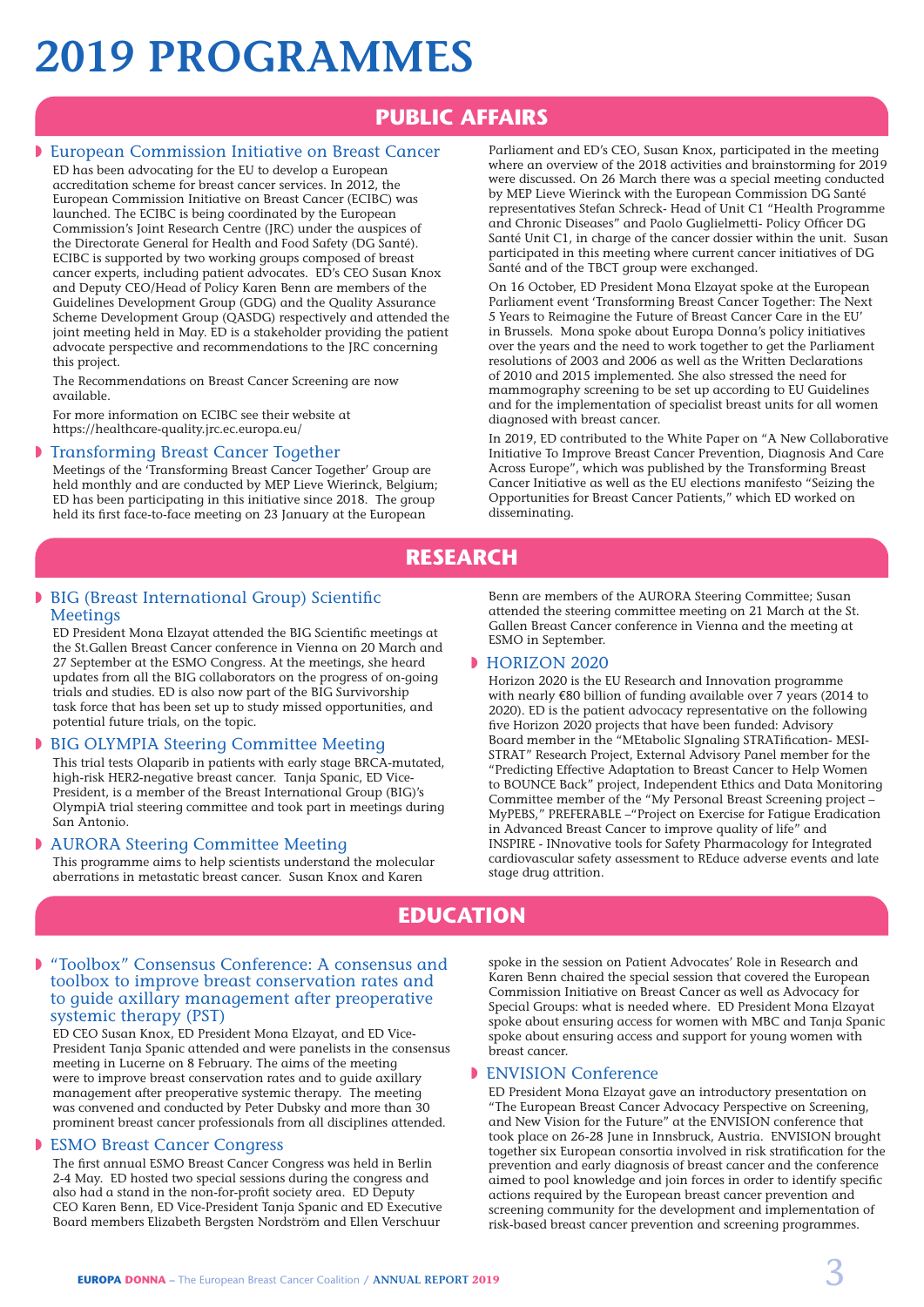## **2019 PROGRAMMES**

### **EDUCATION**

#### **D** 2nd EUROPA DONNA Metastatic Breast Cancer Conference

ED held its second Advocacy Conference designed especially for women living with metastatic breast cancer (MBC), to learn more and share strategies to advocate with and for other women with this disease. The conference brought together 35 MBC advocates from 27 of the Coalition's 47 member countries in Milan, Italy on 7-8 June. Participants were selected based on their advocacy experience in their countries. In the weekend long event, participants heard about the latest in breast cancer therapies and research from Olivia Pagani, Breast Cancer Specialist at the Breast Unit of Southern Switzerland and a member of the ED Executive Board, as well as psycho-social support: what patients need, benefits of physical activity for women with MBC, nutrition and MBC and activity trackers and physical activity apps for MBC. They also participated in a panel session on advocacy for several topics of importance to people with MBC which concluded the conference.

#### **DECCO2019 European Cancer Summit**

ED Board Member Sema Erdem represents ED on the ECCO Patient Advisory Committee and participated in the European Cancer Organisation's ECCO2019 European Cancer Summit 12-14 September in Brussels.

#### **D** Oncoplastic Breast Consortium Consensus Conference

ED President Mona Elzayat, CEO Susan Knox and Communications Officer Barbara Klein attended the Oncoplastic Breast Consortium (OPBC) Consensus Conference held in Basel, Switzerland on 12 September. The conference participants consisted of the official OPBC coordinators, OPBC panelists, as well as selected OPBC trainees, and OPBC patient advocates. During the conference, the panel voted on the 15 most important knowledge gaps in oncoplastic breast surgery selected during two Delphi rounds prior to the conference. The knowledge gaps that passed with a consensus were then voted on again after a concise strategy proposal to address each of the knowledge gaps was presented. Following the meeting the paper «Knowledge Gaps in Oncoplastic Breast Surgery» was accepted by The Lancet Oncology.

#### **ESMO 2019 Congress**

ED Vice President Tanja Spanic co-chaired a session on "Fertility and pregnancy of cancer patients during and after treatment" and spoke about "What are my options after diagnosis?" at the ESMO 2019 Congress held 27 September - 1 October in Barcelona. ED had a stand in the Society Village during the congress. Tanja is ED's representative on the ESMO Patient Advocates Working Group.

#### **Europa Donna Sponsor Meeting at ESMO 2019 Congress**

ED's annual Sponsor meeting was held at ESMO on 28 September, hosted by ED President Mona Elzayat, Susan Knox, and Barbara Klein; it was attended by 21 representatives of ED's current sponsors. Susan and Barbara provided them with an overview of ED's current activities, as well as ED's plans for 2020. This was followed by a lively Q&A session.

#### **Breast Health Day 2019 Campaign**

ED celebrated the 12th annual Breast Health Day on 15 October to disseminate information about breast health and to raise awareness of prevention and early detection of breast cancer among women and girls across Europe. This year's campaign encouraged women and girls to choose a "Healthy Lifestyle for Breast Health!" and encouraged them to send in pictures of themselves doing something healthy which were shared in a video released on 15 October. For more details see: https://prevention.europadonna.org/

In addition, ED CEO Susan Knox participated in ED Finland's "Together for Breast Health" event in Helsinki on 15 October. Susan gave a keynote presentation on advocating for screening and early detection including the new European Commission Initiative on Breast Cancer.

#### 14th Pan European Conference

EUROPA DONNA – The European Breast Cancer Coalition celebrated 25 years of breast cancer advocacy with more than 200 advocates from 44 countries at its 14th Pan-European Conference held in Vienna on 26-27 October. Advocates celebrated the progress made over the years and focused on the priorities for the future: achieving equal access to high-quality services for early and metastatic breast cancer (MBC) that adhere to European guidelines across Europe, giving increased attention to survivorship, return to work issues, and people with high genetic risk.

Alberto Costa, MD, CEO of European School of Oncology and Editor of Cancerworld who was instrumental in the founding of EUROPA DONNA, described the formation of the organisation and its early years. EUROPA DONNA CEO Susan Knox then presented highlights of programmes implemented over the years. Annett Roi from the European Commission's Joint Research Centre spoke about the European Commission Initiative on Breast Cancer (ECIBC).

Etienne Brain, a medical oncologist from Hospital René Huguenin, Institute Curie in France, described current treatments and research for early and advanced breast cancer. Christian Singer, Professor of Clinical-Translational Gynaecological Oncology and Head of the Centre for Breast Health at the Medical University of Vienna, Austria, gave an overview of genetic mutations that increase the risk for breast and ovarian cancer.

Isabel Rubio, Surgical Oncologist, Director of the Breast Surgical Unit at Clínica Universidad de Navarra in Madrid, Spain, described the state of the art of breast surgery and the importance of certification for breast surgeons to address the variability in breast surgery training across Europe. She described the BRESO Breast Cancer Surgery Certification project for breast surgery certification that was founded in 2019. EUROPA DONNA is a co-founder of this project with six other European organisations.

Pascal Baltzer, Associate Professor of Radiology, Medical University of Vienna, described the latest techniques in breast imaging, particularly for difficult-to-detect tumours in dense breast tissue. Barbara Wilson, Founder and Director of Working with Cancer in the UK covered "Work after breast cancer" and stressed the need to support women in their return to work, managing expectations and educating employers. Richard Crevenna, Head of the Department of Physical Medicine, Rehabilitation and Occupational Medicine at the Medical University of Vienna, covered oncological rehabilitation and techniques that can help address the short and long-term side effects of breast cancer and its treatment. Advocates were then able to discuss the individual and country-specific issues in workshops on these topics (ie, survivorship strategies, return to work, high genetic risk and ECIBC implementation), as well as on issues for women with MBC, and for young women with breast cancer.

On the second day of the conference, there was an overview of EUROPA DONNA's successful breast cancer prevention campaign, Breast Health Day, and presentations from ED Fora from Denmark and North Macedonia on their current activities. The conference ended with a celebratory 25-year song and a photo exhibition of ED's advocacy work for the last 25 years.

#### **Advanced Breast Cancer Fifth ESO-ESMO** International Consensus Conference (ABC5)

The Advanced Breast Cancer Fifth ESO-ESMO International Consensus Conference (ABC5) took place in Lisbon, Portugal, on 14-16 November. ED Deputy CEO Karen Benn took part in the Breast Cancer Advocacy Committee and Mona Elzayat, ED President, and ED Board Member Olivia Pagani served on the Consensus panel. ED had a booth, and many advocates were in attendance.

#### **EUROPA DONNA Advocacy Training Course**

The ED European Advocacy Training course took place on 22-24 November in Milan. This was the 19th year that the course has been held and 54 advocates from 30 countries attended. Advocates heard presentations on the science of breast cancer as well as on EU guidelines and recent EU policy initiatives. They then had the opportunity to participate in a one-day communication skills training programme to prepare them to disseminate and effectively communicate their advocacy messages to women in their countries.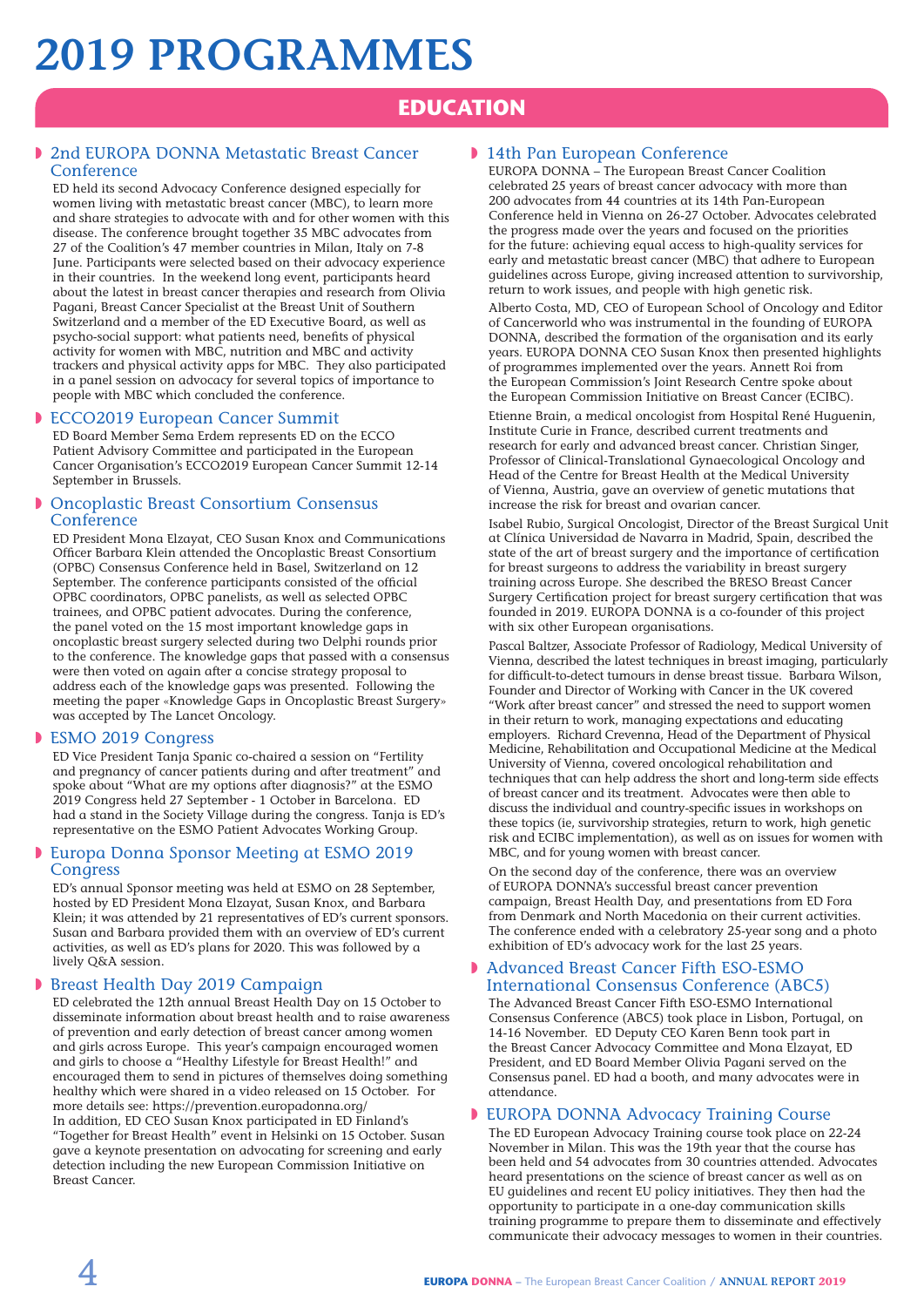## **COMMITTEE MEMBERSHIP AND ACTIVITIES**

#### During 2019 EUROPA DONNA served on the following committees:

#### Research and Clinical Trials

- **BIG Scientific Committee**
- BIG Survivorship Task Force
- **MINDACT Steering Committee**
- **NURORA Steering Committee**
- **B** Early Breast Cancer Trialists' Collaborative Group (EBCTCG)
- International Breast Cancer Study Group (IBCSG)
- **D** OLYMPIA Clinical Trial Steering Committee
- Horizon 2020 Projects: BOUNCE, INSPIRE, MyPEBS, MESI-STRAT, PREFERABLE

#### During 2019 EUROPA DONNA participated in the following organisational activities:

| Policy                | European Patients' Forum<br>Transforming Breast Cancer Together Initiative                |
|-----------------------|-------------------------------------------------------------------------------------------|
|                       |                                                                                           |
| Conferences           | 14th Pan European Conference                                                              |
|                       | St. Gallen International Breast Cancer Conference                                         |
|                       | 2nd EUROPA DONNA MBC Advocacy Conference                                                  |
|                       | ECCO2019 European Cancer Summit                                                           |
|                       | <b>ESMO Breast Cancer Congress</b>                                                        |
|                       | ESMO 2019 Congress                                                                        |
|                       | Advanced Breast Cancer International Consensus Conference (ABC 5)                         |
|                       | EUROPA DONNA Advocacy Training Course                                                     |
| <b>Other Meetings</b> | EBCC-12 Organising Committee                                                              |
|                       | EBCC-12 Scientific Committee                                                              |
|                       | <b>ECIBC Working Group meetings</b>                                                       |
|                       | EBC Council - European Breast Cancer Council                                              |
|                       | PREFERABLE Horizon 2020 meeting                                                           |
|                       | Toolbox Consensus Meeting to improve breast conservation and guide<br>axillary management |
|                       | EUSOMA Workshop on the management of elderly women w/breast cancer                        |
|                       | EPF AGM & Leadership Meeting                                                              |
|                       | ENVISION Conference                                                                       |
|                       | ABC 5 Advocacy Committee                                                                  |
|                       | WECAN Programme Committee Meeting for ESO-WECAN Patient Advocacy<br>Masterclass           |
|                       | BRESO Organisational/Management Structure Working Group                                   |
|                       | Oncoplastic Breast Consortium (OPBC) Consensus Conference                                 |
|                       | ABC Global Alliance meeting                                                               |
| <b>Publications</b>   | 2018 Annual Report                                                                        |
|                       | Breast Health Day leaflet                                                                 |
|                       | ECIBC Recommendations from the European Breast Cancer Guidelines                          |
|                       | 2019 Annual Newsletter                                                                    |
|                       | 25 Years of Breast Cancer Advocacy Brochure                                               |
|                       | Highlights from ED's 2nd MBC Advocacy Conference                                          |
|                       |                                                                                           |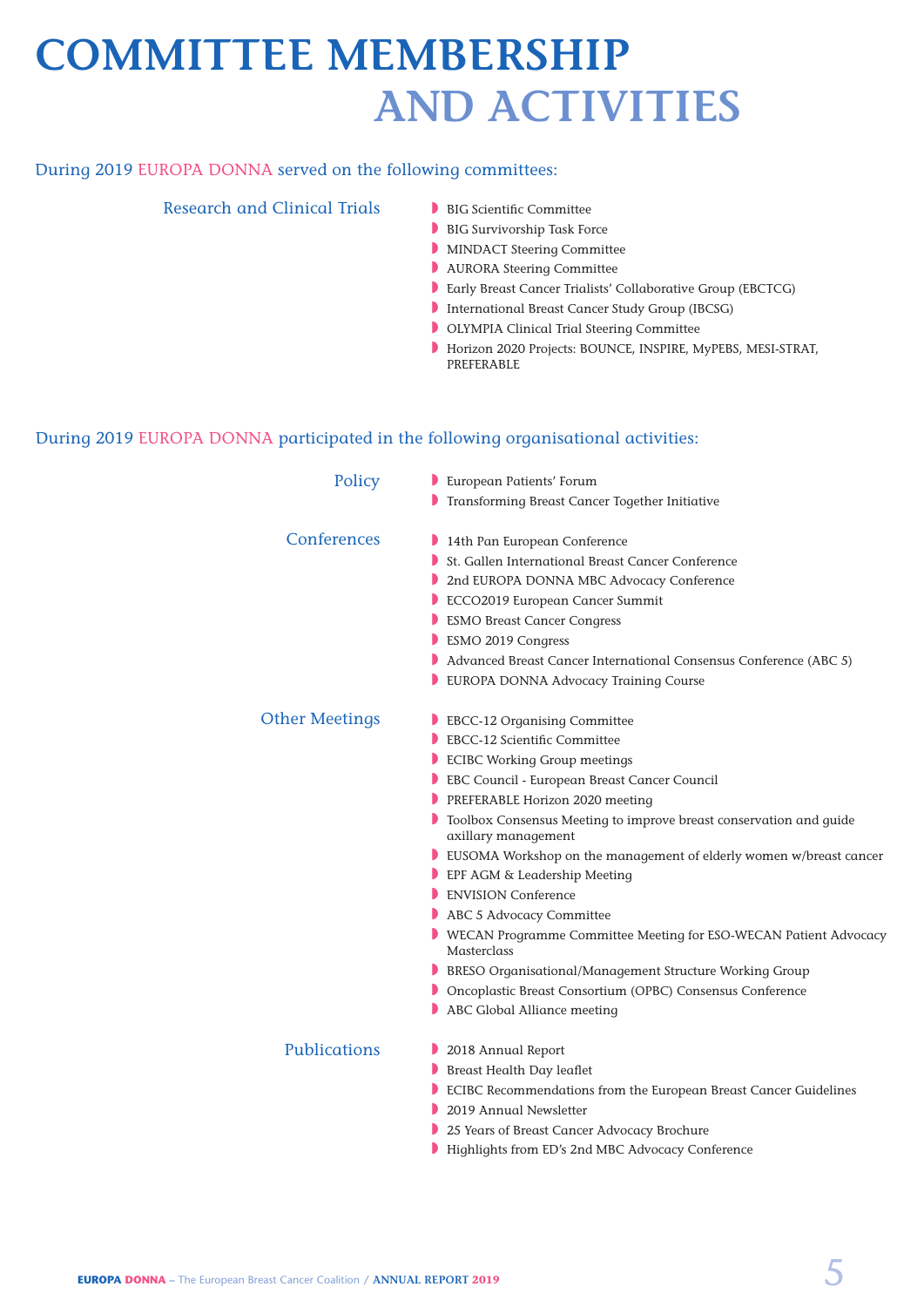# **FINANCIAL**

Our annual financial statement has been prepared by an independent auditor and is posted on our website at www.europadonna.org.

### **BALANCE SHEET AS OF 31 DECEMBER 2019**

| <b>ASSETS</b>                                              |         |             |
|------------------------------------------------------------|---------|-------------|
| <b>Net Fixed Assets</b><br>(Plant machinery and equipment) |         | 3,398       |
| <b>Current Assets</b>                                      |         | 511,312     |
| - Trade debtors                                            | 4,857   |             |
| - Cash at bank and in hand                                 | 494,511 |             |
| - Accrued Income                                           | 11,944  |             |
| - Reserve fund                                             |         |             |
| <b>TOTAL ASSETS</b>                                        |         | € $514,710$ |

| <b>LIABILITIES</b>                       |         |           |
|------------------------------------------|---------|-----------|
| <b>Reserve Fund</b>                      |         | 288,993   |
| - Surplus/loss for the year              | 11,270  |           |
| - Extraordinary reserve                  | 277,723 |           |
| <b>Creditors</b>                         |         | 4,743     |
| - Amounts payable within one year        | 4,743   |           |
| - Accrued charges and deferred<br>income |         | 220,974   |
| TOTAL LIABILITIES                        |         | € 514,710 |

### **INCOME AND EXPENDITURE STATEMENT 2019**

#### INCOME

| <b>Turnover</b>                        |         | 612,961     |
|----------------------------------------|---------|-------------|
| - Membership dues                      | 16,235  |             |
| - Grants and donations                 | 576,039 |             |
| - 14th Pan European Conf. Registration | 17,696  |             |
| - Reimbursements                       | 2.992   |             |
| <b>Financial Income</b>                |         |             |
| Other financial income                 | 1,711   |             |
| <b>TOTAL INCOME</b>                    |         | € $614,673$ |
|                                        |         |             |

#### OPERATING EXPENDITURES

| <b>Services &amp; Office Expenses</b>                  |         | 63,077      |
|--------------------------------------------------------|---------|-------------|
| - Administrative overhead                              | 53,789  |             |
| - Fees (audit, legal, insurance)                       | 9,288   |             |
| Salaries (employees & related costs)                   |         | 290,048     |
| <b>Activity Expenses</b>                               |         | 246,082     |
| - Publications, Websites                               | 20,805  |             |
| - Advocacy Training Course 2019                        | 61,321  |             |
| - Board meetings                                       | 6,333   |             |
| - Other meetings                                       | 7,725   |             |
| - 14th ED Pan-European Conference                      | 120,487 |             |
| $-$ EBCC-12                                            | 118     |             |
| - 2nd MBC Advocacy Conference                          | 29,292  |             |
| <b>Depreciation &amp; Write-Offs</b>                   |         | 959         |
| - Office equipment                                     | 959     |             |
| <b>Financial Charges</b>                               |         | 3,237       |
| - Bank costs                                           | 861     |             |
| - Other financial costs                                | 2,376   |             |
| Surplus/Loss of the Period (transfer to/from reserves) | 11.270  |             |
| <b>TOTAL EXPENDITURES</b>                              |         | € $614,673$ |
|                                                        |         |             |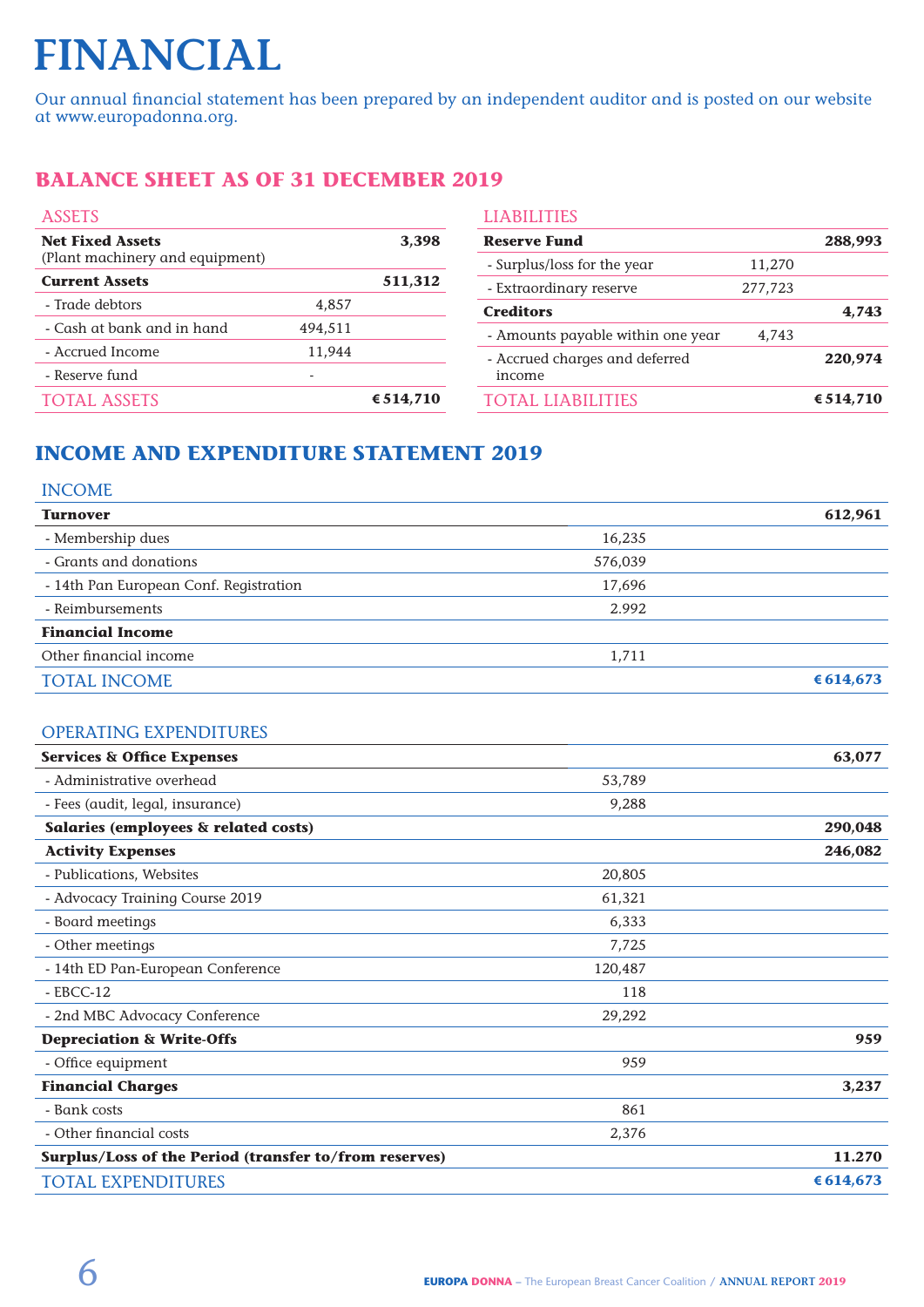## **ACKNOWLEDGEMENTS**

ED wishes to acknowledge and express appreciation for the ongoing support of our Executive Board, our faculty members and scientific advisors for their generous contribution of time and effort on behalf of breast cancer advocacy. We would also like to commend our individual National Fora for their continuing commitment to our common advocacy goals, especially the implementation of the EU guidelines. The strength of our organisation emanates from our National Fora whose ongoing work and efforts are outstanding and become more impressive each year.

On behalf of the entire ED breast cancer advocacy community, we would like to express our appreciation to all of our sponsors who have provided us with unrestricted educational grants to carry out our advocacy work on behalf of all of the women of Europe.

### **GRANTS FROM NON-PROFIT ORGANISATIONS**





**EUROPA DONNA** – **The European Breast Cancer Coalition** has received funding for its role in the project from the European Union's Horizon 2020 research and innovation programme under grant agreement No. 825677

To safeguard the totally independent and autonomous voice of ED on breast cancer issues, we are guided by our Sponsorship Policy in all matters concerning financial support of our work.